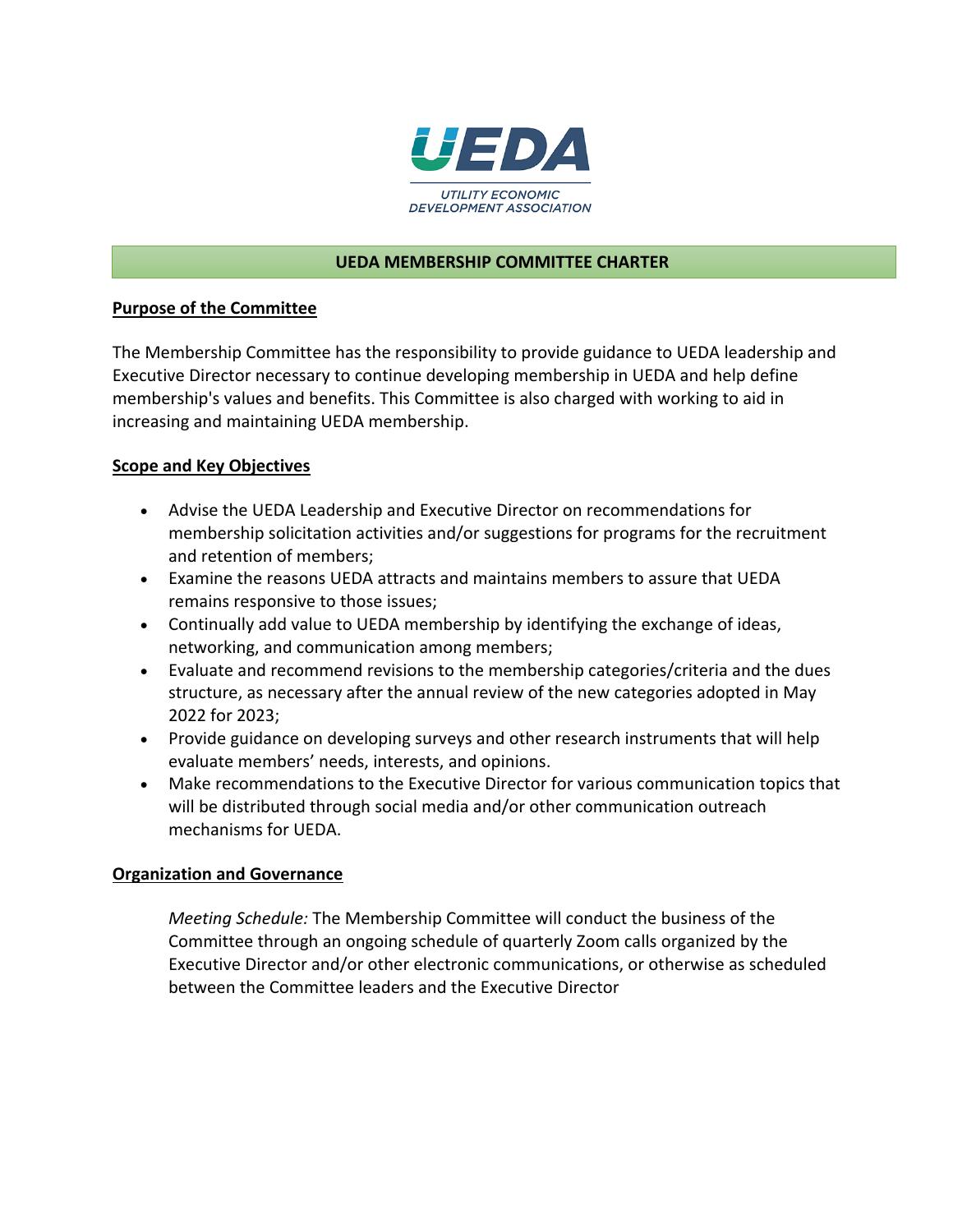## *Committee Representation:*

- Consists of members who are active members of UEDA;
- Will have a goal of at least one representative from a Future Leader (under 35);
- Committee leadership will consist of a Chair and Vice-Chair, both of whom will be committee representatives.
- There will not be more than one Committee member from a single organization with no more than 5 committee members, including the Chair and Vice-Chair.
- Committee members to serve a term of 2 years.

## **UEDA PROGRAM & EDUCATION COMMITTEE CHARTER**

## **Purpose of the Committee**

The Program and Education Committee has the responsibility to provide guidance and oversight to the Executive Director for the development of content for the various UEDA forums and offerings, including:

This committee should assist the Executive Director in finding topics, themes, and speakers for the events below, but not limited to:

- Spring Forum
- Fall Forum
- Webinars (if applicable)

The Committee will assist with identifying thought leaders in the industry to participate in the various educational offerings when/if identified.

### **Scope and Key Objectives**

The Program and Education Committee will explore and develop content for programs and products in response to UEDA objectives and leadership objectives.

The committee will evaluate current educational programs for usefulness and recommend activities and initiatives in response to the needs of the UEDA leadership and membership.

Assess UEDA membership priorities for the development of educational offerings;

Evaluate and recommend revisions to the forum agendas, as necessary as a post forum activity.

Make recommendations to the Executive Director for various communication topics that will be distributed through social media and/or other communication outreach mechanisms for UEDA.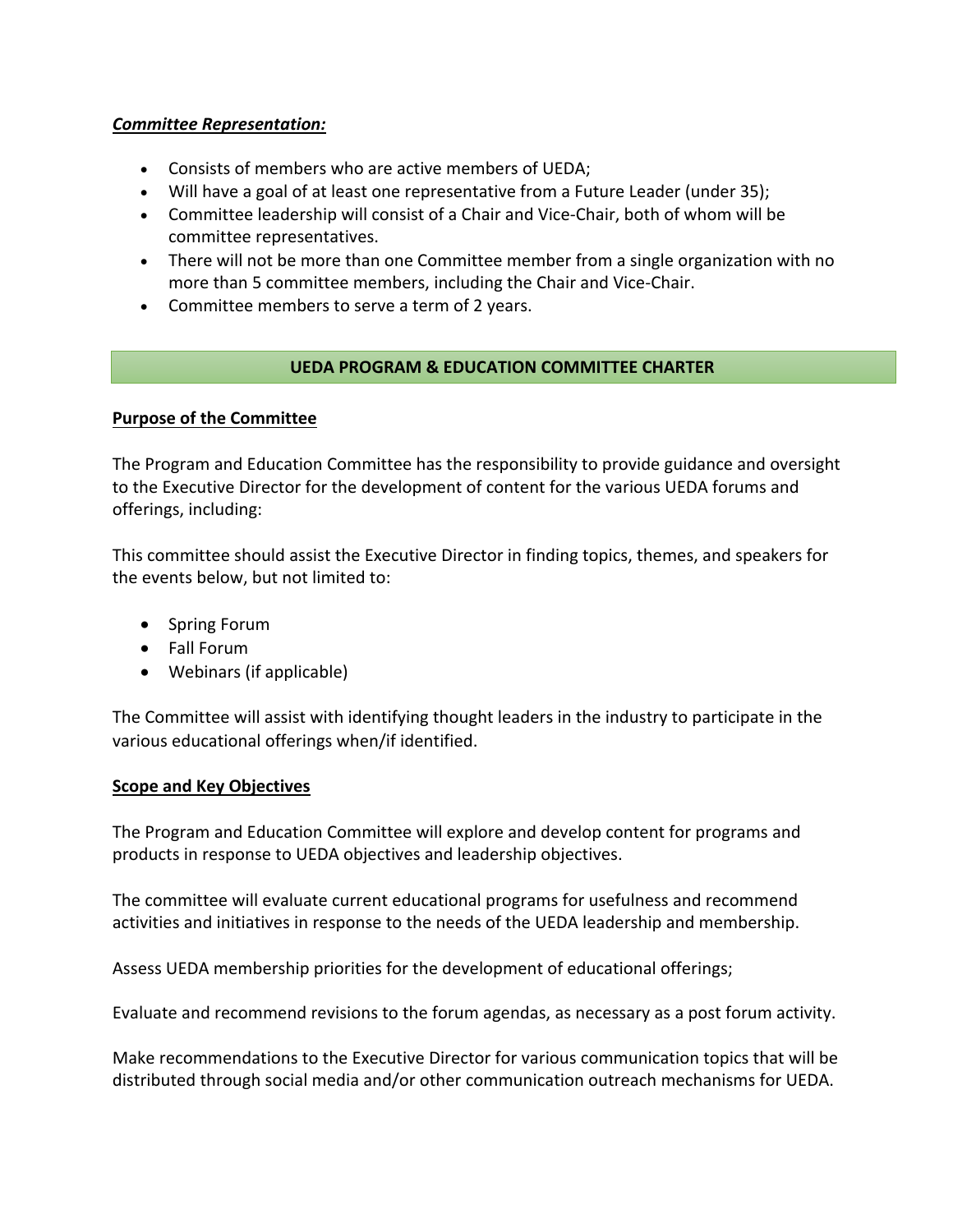## **Organization and Governance**

Meeting Schedule - The Program and Education Committee will conduct the business of the Committee through an ongoing schedule of quarterly zoom calls organized by the Executive Director and/or electronic communications, or otherwise as scheduled by the Executive Director.

## *Committee Representation:*

- Consists of members who are active members of UEDA;
- Will have a goal of at least one representative from a Future Leader (under 35);
- Committee leadership will consist of a Chair and Vice-Chair, both of whom will be committee representatives.
- There will not be more than one Committee member from a single organization with a total of no more than 7 committee members, including the Chair and Vice-Chair.
- Committee members to serve a term of 2 years.

# **UEDA FINANCE AND SPONSORSHIP COMMITTEE CHARTER**

# **Purpose of the Committee**

The committee shall review a budget prepared by the UEDA Executive Director by the end of the  $3<sup>rd</sup>$  quarter of any given calendar year. Once approved by the committee, the Executive Director will submit it to the Board of Directors for approval.

The budget shall include the association's estimated revenues and operating expenses for the ensuing fiscal (calendar) year, including but not limited to the income and expenses for two forums per calendar year, which have now been identified as a Spring and Fall Forum.

Upon approval of the board of directors' budget, copies of the same shall be furnished to the Officers of UEDA so that each may be informed.

- Advise the UEDA Leadership and Executive Director on recommendations for sponsorship solicitation activities and/or suggestions for programs for the recruitment and retention of sponsors and/or additional revenue;
- Examine the reasons UEDA attracts and maintains sponsors to assure that UEDA remains responsive to those issues;
- Continually add value to UEDA sponsorships by identifying the exchange of ideas, networking, and communication among members;
- Evaluate and recommend revisions to the sponsorship categories and benefits as necessary after an annual review of the new categories adopted in May 2022 for 2023;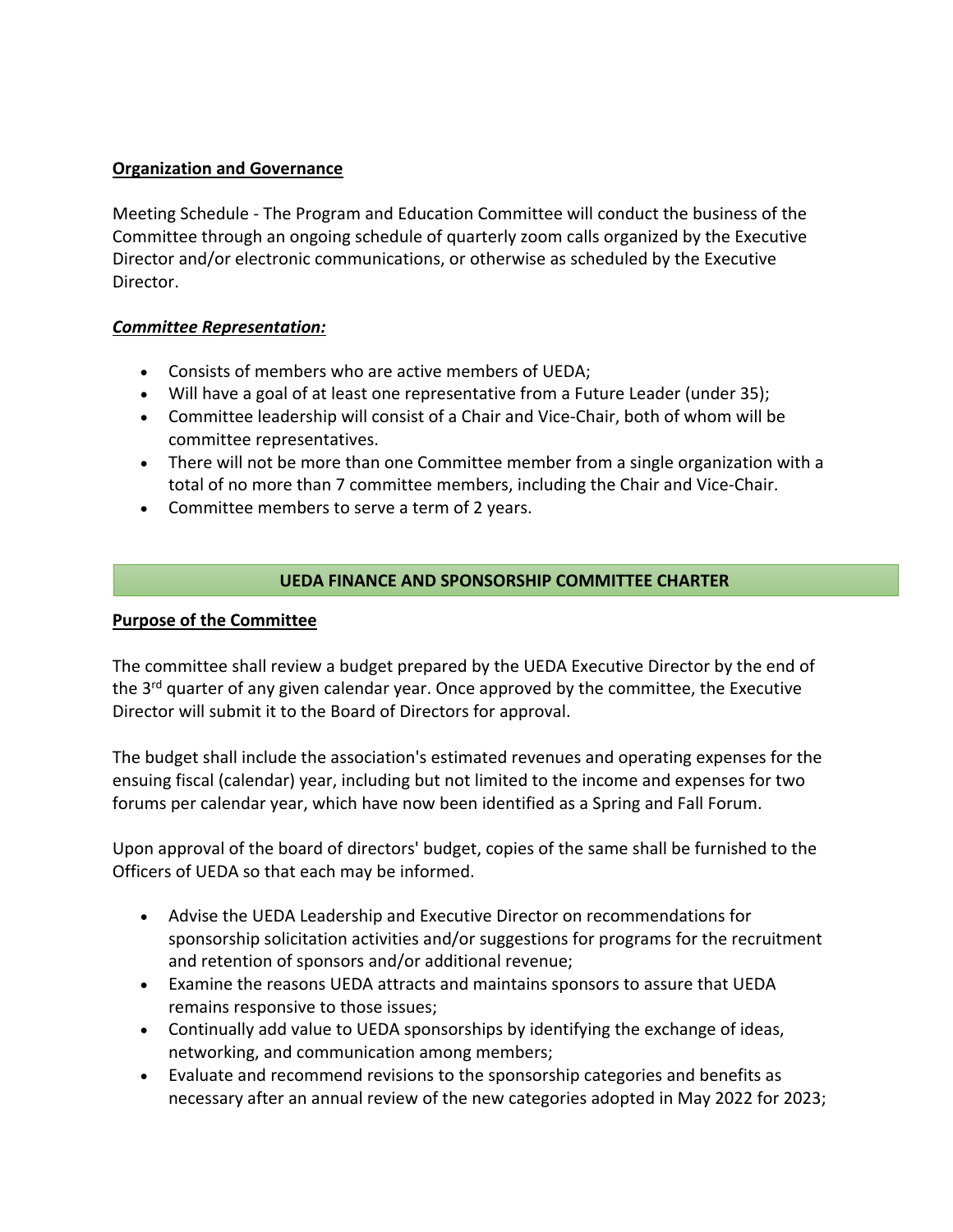- Provide guidance on developing surveys and other research instruments that will help evaluate members' needs, interests, and opinions of current and potential sponsorships.
- Make recommendations to the Executive Director for various communication topics that will be distributed through social media and/or other communication outreach mechanisms for UEDA.

### **Organization and Governance**

*Meeting Schedule:* The Finance and Sponsorship Committee will conduct the business of the Committee through an ongoing schedule of quarterly Zoom calls organized by the Executive Director and/or other electronic communications, or otherwise as scheduled between the Committee leaders and the Executive Director

#### *Committee Representation:*

- Consists of members who are active members of UEDA;
- Will have a goal of at least one representative from a Future Leader (under 35);
- Committee leadership will consist of a Chair and Vice-Chair, both of whom will be committee representatives; however, the Association Treasurer will be the committee's chair and act as the official liaison to the committee.
- There will not be more than one Committee member from a single organization with a total of no more than 5 committee members, including the Chair and Vice-Chair.
- Committee members to serve a term of 2 years.

### **UEDA STRATEGIC PLANNING COMMITTEE CHARTER**

The Strategic Planning Committee is responsible for determining the UEDA's path to accomplish its goals and evaluating funding, the overall mission, and results.

The Strategic Planning Committee shall study and review issues and needs as designated or requested by the Board of Directors. The Strategic Planning Committee shall function in an advisory capacity only and shall report its findings and recommendations to the Board of Directors for further consideration and action.

#### **Organization and Governance**

*Meeting Schedule:* The Strategic Committee will conduct the business of the Committee through an ongoing schedule of quarterly Zoom calls organized by the Executive Director and/or other electronic communications, or otherwise as scheduled between the Committee leaders and the Executive Director.